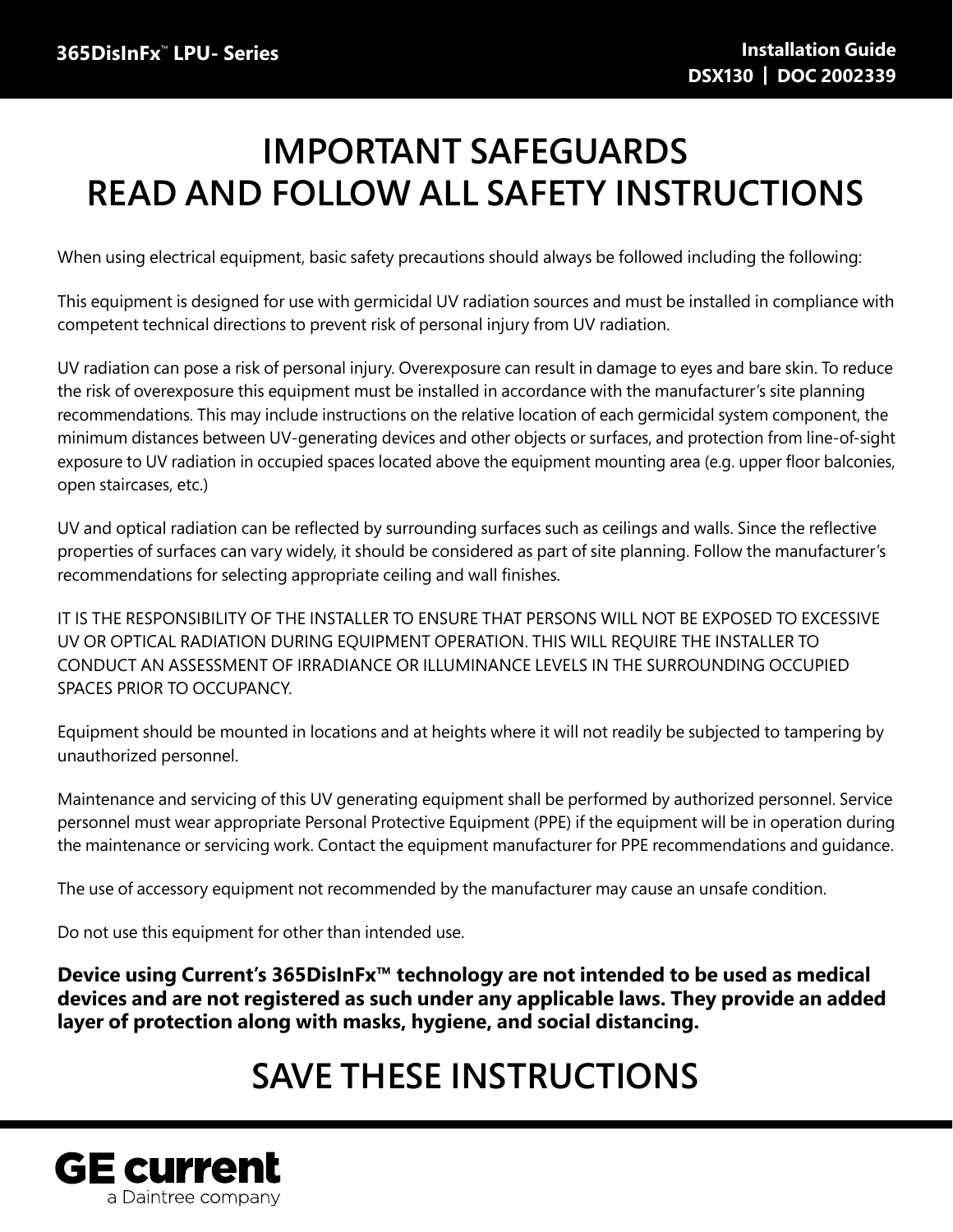## **365DisInFx**™ **LPU- Series**

## **Installation Guide DSX130 | DOC 2002339**

# **365DisInFx**™ **LPU Series-UVC (120-277V)**







## BEFORE YOU BEGIN

Read these instructions completely and carefully.

### **Save These Instruction**

Use only in the manner intended by the manufacturer. If you have any questions, contact the manufacturer.

Installation and servicing should be performed by qualified personnel.

## **WARNING**

### **RISK OF ELECTRICAL SHOCK**

- Turn power off before inspection, installation or removal.
- Properly ground electrical enclosure.

## **WARNING**

### **RISK OF FIRE**

- Follow all NEC and local codes.
- Use only UL approved wire for input/output connections. Minimum size 18 AWG (0.75mm2).

## **A** CAUTION

- Turn power off prior to installation; risk of UV exposure.
- Wear appropriate Personal Protective Equipment (PPE).
- This product contains components that may be susceptible to Electrostatic Discharge (ESD) under certain conditions. As a precaution avoid touching the LEDs that are exposed through the plastic cover.

## **Tools and Components Required:**

- Slot or Phillips head screwdriver
- UL Listed conduit connections per NEC/CEC for nominal conduit trade sizes 1/2" or 3/4"
- UL Listed wire connectors
- Wire cutters
- Appropriate Personal Protective Equipment (PPE)

### **Components Supplied:**

- (1) LPU Device UVC LED module
- (1) BZ50 Power Pack
- (1) Mounting Plate
- (1) Plenum Rated Cables
- (2) #8-32 x 3/4in Screws
- Tamper resistant screws not provided





## **A** CAUTION

- DO NOT OPERATE WITHOUT REFLECTOR/OPTIC FULLY INSERTED.
- UV radiation can pose a risk of personal injury. Overexposure can result in damage to eyes and bare skin. To reduce the risk of overexposure this equipment must be installed in accordance with the manufacturer's site planning recommendations. This may include instructions on the relative location of each germicidal system component, the minimum distances between UV-generating devices and other objects or surfaces, and protection from line-of-sight exposure to UV radiation in occupied spaces located above the equipment mounting area (e.g. upper floor balconies, open staircases, etc.)

## **NOTICE**

A UVC device has a potential to emit ozone. Prior to install and operation, consideration should be made to verify safe ozone concentrations for the installation, taking into account the number of products in the given volume space, the characteristics of the ventilation system, access, and other relevant factors.

365DisInFx™ LPU devices meet California ozone emissions limit: CARB certified.

## **Prepare Electrical Wiring**

### *Electrical Requirements*

• The LPU device must be connected to the mains supply according to its ratings on the product label.

### *Grounding Instructions*

• The grounding and bonding of the overall system shall be done in accordance with National Electric Code (NEC) and local codes.

### **For Technical Support, Please Contact:**

- By phone: **1-888-694-3533**
- By Email: **lightingprodinfo@gecurrent.com**



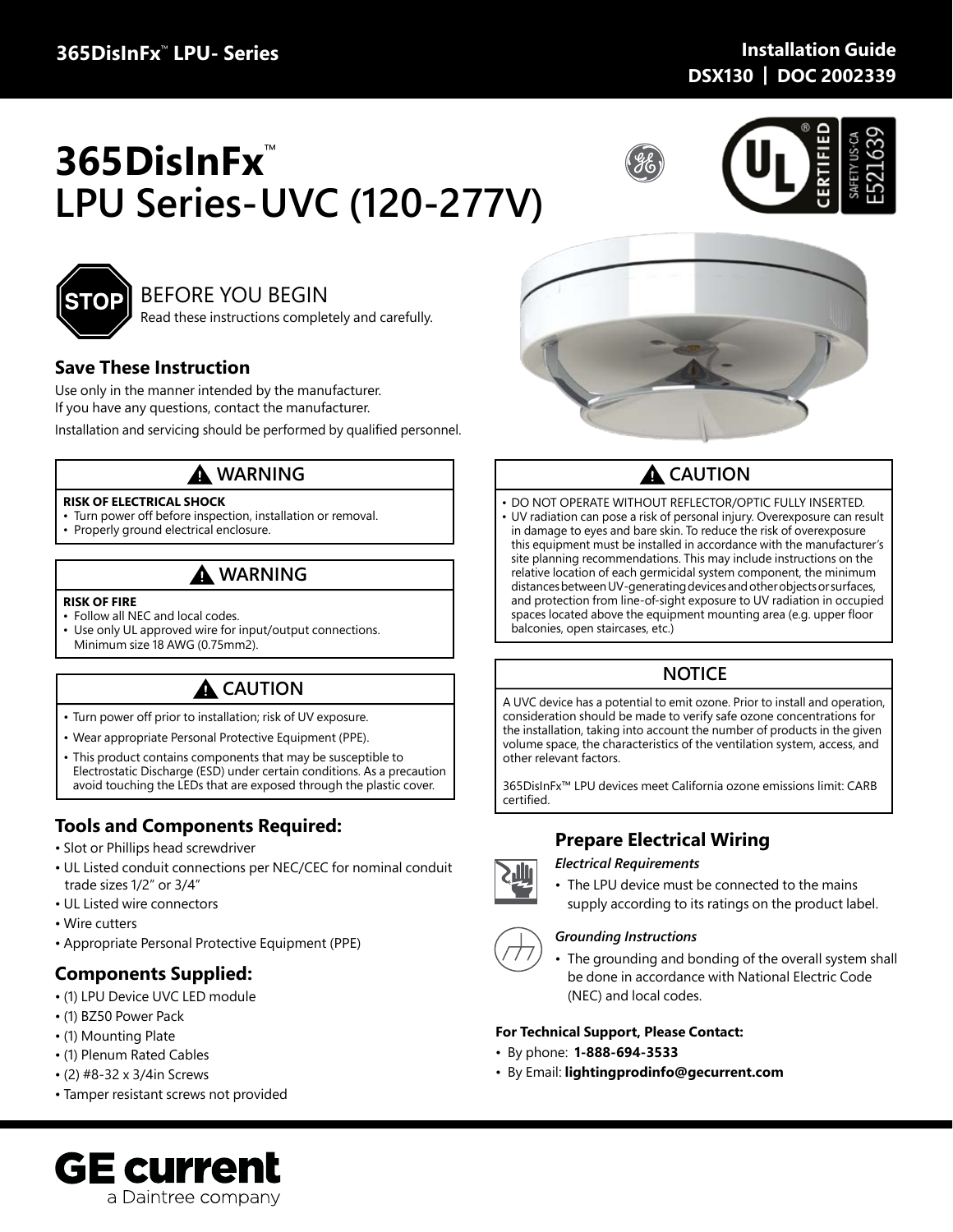# **IMPORTANT NOTES — PLEASE READ Before Installing**

## **Minimum Ceiling Height:**

- LPU20-XX-QQ-YY-ZZ-WHTE-AA, where ZZ defines the minimum ceiling height for installation.
- This product can only be installed as part of an indoor ceiling.

## **Diagram:**



| Table 1       | <b>Minimum Installation Height</b> |                       |  |
|---------------|------------------------------------|-----------------------|--|
| "ZZ" Catlogic | <b>Mounting Height</b>             | <b>Ceiling Height</b> |  |
| 76            | 7'4"                               | 7'6"                  |  |
| 78            | 7'6"                               | 7'8"                  |  |
| ጸበ            | 7'10''                             | ጸ'በ"                  |  |

### **RISK OF PERSONAL INJURIES FROM UV RADIATION & RISK OF REDUCED PATHOGEN INACTIVATION** • Risk of UV radiation overexposure if installed lower than minimum height and risk of reduced effectiveness if installed above intended height range. • Install according to Current's site planning recommendations. **A** CAUTION • Product must be inspected once a month to verify normal operation and confirm the device is properly secured to the ceiling per these install instructions. • Ensure power to LPU device is shut off prior to performing any maintenance near or around the ceiling where the LPU device is installed. • For cleaning maintenance, please use dry paper towel or Air spray (no oil or chemical base) or a fabric duster to wipe down any dust that might be gathered on the LPU device. Please do not touch the center LED. For further guidelines please consult guidelines from NEMA GD 4-2020 **NOTICE**

## **GENERAL VISUAL AND AUDIBLE INDICATOR OPERATION**

| <b>LED Indicator</b> | Green            | Yellow           | <b>Red</b>                                                |
|----------------------|------------------|------------------|-----------------------------------------------------------|
| <b>Status</b>        | $On = Power On$  | $On = UV On$     | Flashing and audible alarm $=$ Fault                      |
| <b>Action</b>        | Normal Operation | Normal Operation | Perform a Power Cycle, if Fault continues<br>replace unit |

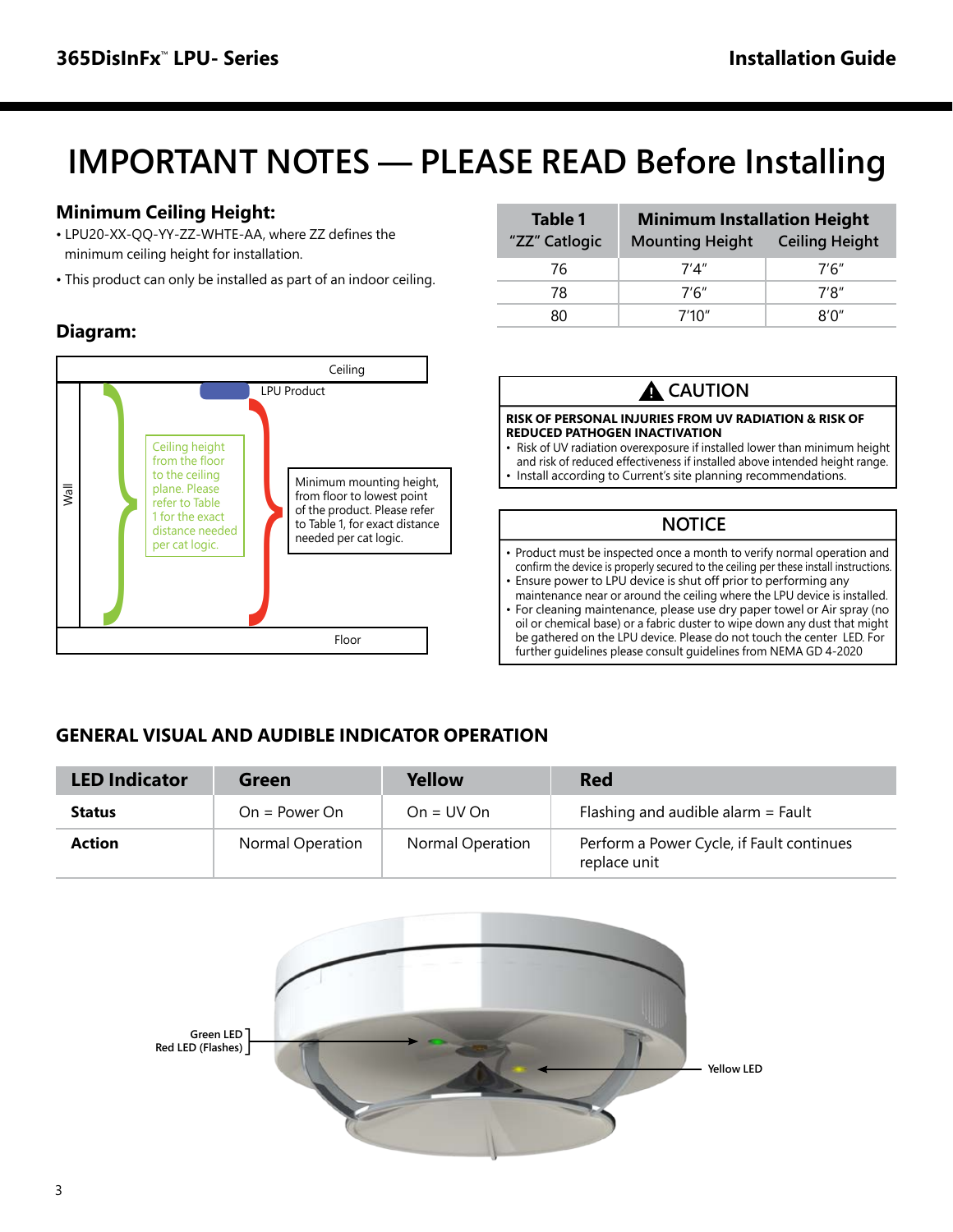## **1 Installation**



For safety, turn off main power prior to installation.

## **2 Electrical Connections**



Carefully unpack unit from its packaging. Properly inspect for defects before installing. Wear work gloves to prevent dirt and oil from being transferred to the unit.

### **CAUTION: DO NOT GRIP REFLECTOR/OPTIC DURING INSTALL OR MAINTENANCE.**

## **WARNING**

**RISK OF ELECTRICAL SHOCK:** Disconnect power before servicing or installing product.



**Notes:** The LED Module must be used with BZ50, as Provided.



Install the mounting plate. If installing to a junction box, ensure that no AC / Class 1 circuitry is present. *(Junction box not provided.)*



Install the BZ50 to a junction box and make the appropriate AC connection. *(Junction box and connectors not provided. Please ensure UL listed connectors are being used.)* 



Connect the Plenum Rated Cable provided to the Power pack's low voltage wires and the LPU LED module.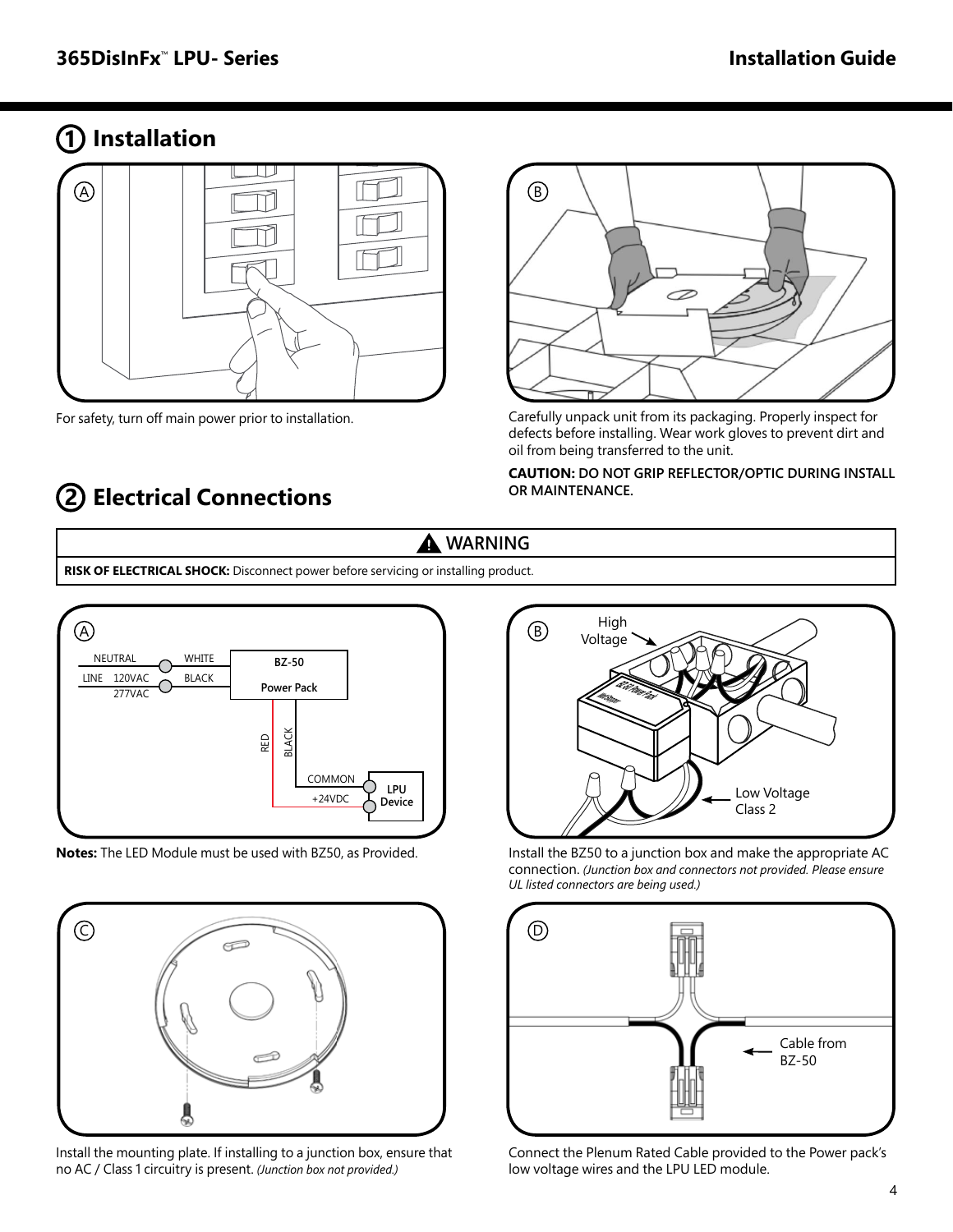## **2 Electrical Connections**



Insert the LED module into the mounting plate, twist LED module clockwise until a 'click' sound is made, locking the LED module in place. Not applicable to T-Grid installation and the tamper-resistant mount.



Turn on the breaker and ensure the Green and Yellow LED are on. Only turn on unit once all personnel are located in the occupied space. Occupied space is defined as the area in a room within 7ft of the floor.





Direct install on Drywall.



Upon completing the installation of LPU module in ceiling, please remove label located across LEDs.



Direct install on Junction box. **Note:** junction box not provided.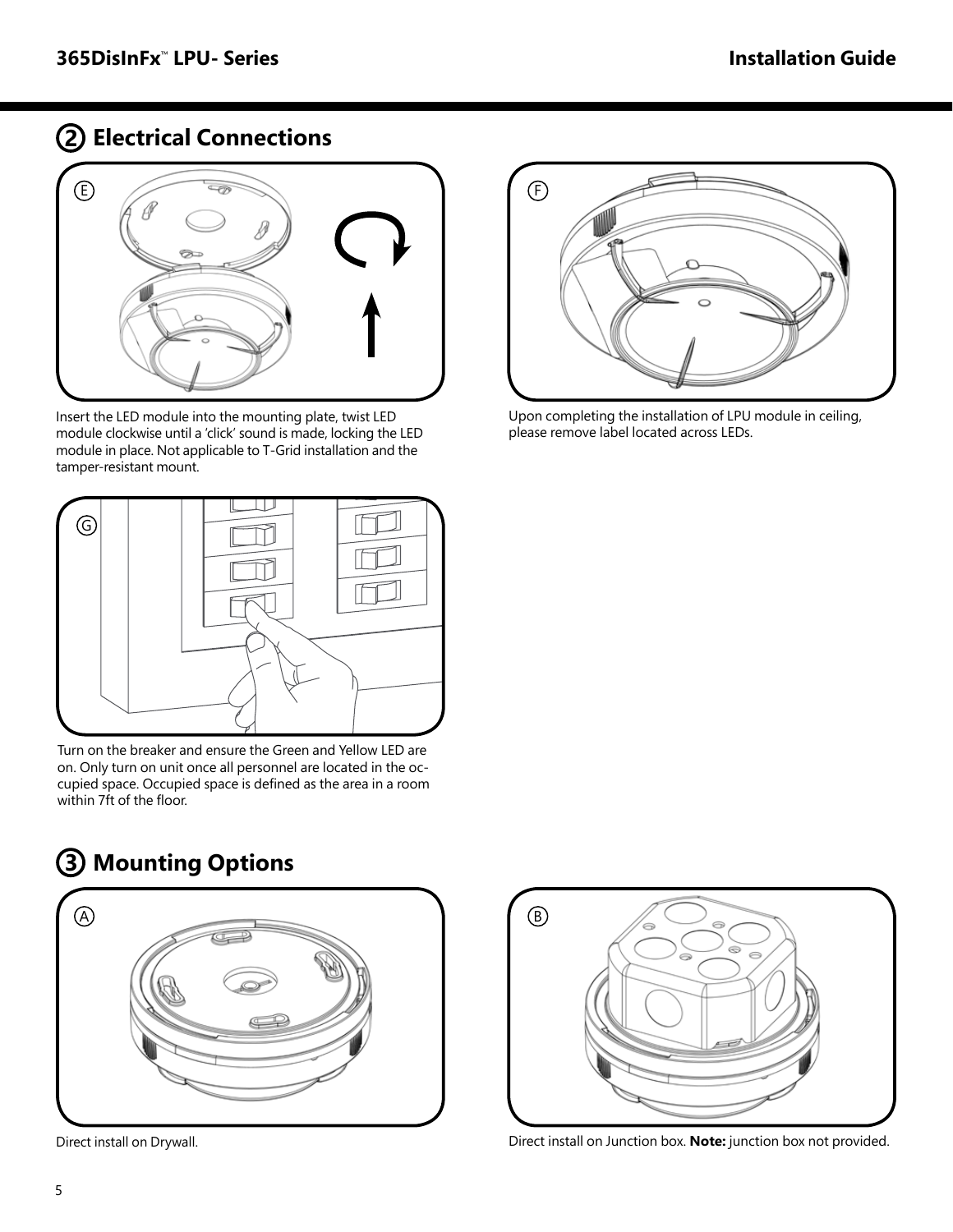## **T-Grid Install 3c**



Break T-grid mounting clip into two pieces. Insert ¼-20 carriage bolt into lower half.

**3d**



Insert lower half onto T-grid. Insert tab of upper half into slot of lower half and click release tab into place.



Screw on the UVC LED module. The mounting plate used for Drywall or Junction Box installation is not required and provided. Complete install by following step D, F & G under Electrical connections. (Step E not required.)



Tamper resistant option comes completely assembled. Mount securely to ceiling via screw holes in mounting plate. **Note:** Screws Not Provided.

## **UVC Light Output (µW/sr)**



## **4 Make An Informed Decision**

- 1. UV radiation can pose a risk of personal injury. Overexposure can result in damage to eyes and bare skin. To reduce risk of overexposure, equipment must be installed in accordance with manufacturer's site planning and application recommendations, including minimum ceiling height restrictions.
- 2.UV solutions are intended for common high traffic spaces and not recommended for dwellings or home use.
- 3. Installation of the devices should be performed by qualified professionals as detailed in Current's installation guide.
- 4. To allow for occupancy during use, Current products comply with UL 8802 Outline of Investigation for UV Germicidal Equipment and Systems, IEC 62471 Photobiological Safety of Lamps and Lamp Systems standards, and American Conference of Governmental Industrial Hygienists (ACGIH®) TLVs® guidelines over an 8-hour period when installed as directed.
- 5. Current's UV products are meant to be used in conjunction with other protective measures like manual cleaning and the use of proper PPE. They are not a substitute for other measures.
- 6. Current products are not intended for use as a medical device.
- 7. If combining two or more UV solutions, whether from GE Current, a Daintree company and/or other manufacturers, please consult a trained product application representative to ensure the total irradiance (UV dose) does not exceed recommended human exposure limits. To the extent UV solutions are combined, it may impact inactivation rates.